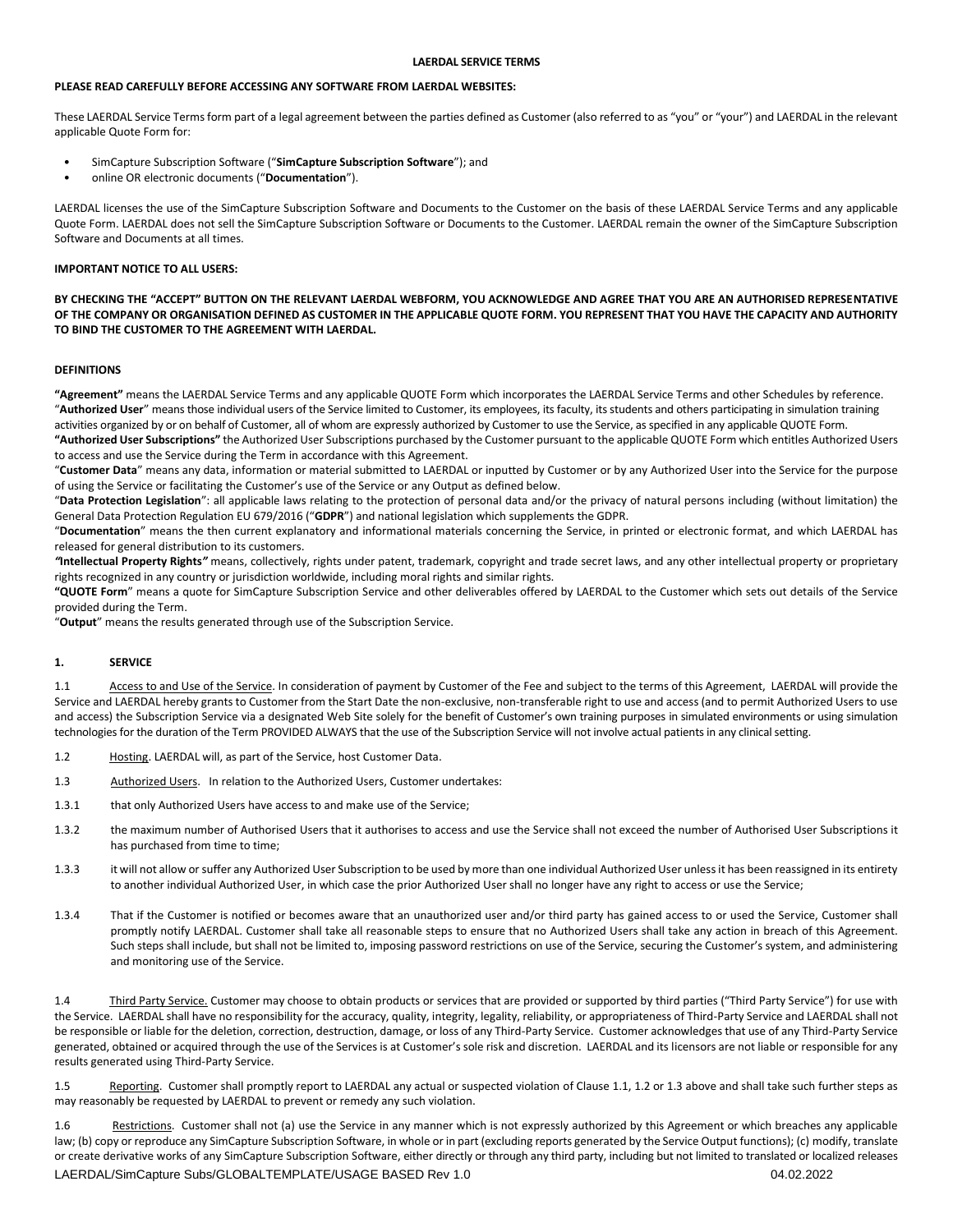of the Simcapture Subscription Software; (d) reverse engineer, decompile, disassemble or otherwise reduce any SimCapture Subscription Software to source code form; (e) distribute, sublicense, assign, share, timeshare, sell, rent, lease, grant a security interest in, use for service bureau purposes or otherwise transfer the Subscription Service or Customer's right to access and use SimCapture Subscription Software; or (f) remove or modify any copyright, trademark or other proprietary notice of LAERDAL or its licensors on the Output or contained within SimCapture Subscription Software. Customer acknowledges that the Service is a training tool and (consistent with Clause 1.1)shall not use the Service to diagnose, treat, cure, mitigate, or prevent a disease or condition of a patient, or in any other clinical context.

## **2. INTELLECTUAL PROPERTY RIGHTS AND RESTRICTIONS**

Ownership of Intellectual Property. The Customer acknowledges and agrees that the Subscription Service, Documentation and all SimCapture Subscription Software used hereunder is and shall at all times remain, the sole and exclusive property of LAERDAL or its licensors, including, without limitation, all worldwide Intellectual Property Rights embodied in, related to, or represented by, the Service or any version thereof.

# **3. CUSTOMER DATA**

3.1 Customer Data Ownership and Warranty. LAERDAL and Customer acknowledge that all Customer Data entered and used with the Service is and shall remain the property of Customer and nothing in this Agreement shall restrict Customer's use of its Customer Data. LAERDAL shall have no responsibility for the accuracy, quality, legality, reliability, integrity or appropriateness of Customer Data, except to the extent of LAERDAL's obligations under Data Protection Legislation and this Agreement with respect to any Customer Data that constitutes Personal Data. LAERDAL and its licensors are not liable or responsible for any results generated using Customer Data or Output. Customer represents and warrants that (a) it has the authority and right to transmit Customer Data to LAERDAL and to grant the license under Section 3.2; and (b) the use of Customer Data will not infringe the intellectual property rights or other proprietary rights of any third party.

3.2 License to LAERDAL. Customer grants LAERDAL and its Affiliates a non-exclusive, worldwide, perpetual, irrevocable, royalty-free, sub-licensable right to use display, transmit, modify and prepare derivative works of the aggregated or otherwise non-identifiable Customer Data and Output in any media. LAERDAL may aggregate non-identifiable Customer data with non-identifiable data from other customers and third parties to create aggregated data that does not identify any individual or the metrics or information pertaining to any individual or its domain (**"Aggregated Data"**). LAERDAL will own all rights to Aggregated Data, and has the irrevocable right to maintain, store, use and disclose Aggregated Data.

3.3 Data protection. Customer instructs LAERDAL to process, transmit, store or disclose the Customer Data in order to provide the Service. Customer is solely responsible for determining the suitability of the Service for the Customer's needs and for complying with Data Protection Legislation applicable to the Customer Data and the Customer's use of the Service, except for any obligations under Data Protection Legislation that apply expressly to LAERDAL in the context of its provision of the Services.

3.4 Applicable laws and permits. The Customer shall comply with all applicable laws and regulations with respect to its activities under this Agreement and shall maintain all necessary licenses, consents and permissions necessary for LAERDAL and its subcontractors to perform their obligations under this Agreement.

# **4. LAERDAL'S OBLIGATIONS**

4.1 Availability. Subject to scheduled outages for maintenance and other announced downtime, LAERDAL shall use commercially reasonable efforts to make the Service available for use by Authorized Users during the Term but makes no guarantee of continuous availability or uninterrupted use of the Service. LAERDAL's sole obligation and Customer's exclusive remedy for any unavailability of the Service for more than twenty-four (24) consecutive hours is limited to (a) an extension of the Term for a period of time equal to the period of time the Service was unavailable; or (b) a credit by LAERDAL of an amount equal to the prorated Fee(s) paid by Customer for the outage period.

4.2 Limitation. LAERDAL's undertaking in clause 4.1 above shall not be applicable in the event that any outage or Service failure arises from (a) any modification to the Service not made by or at the direction of LAERDAL (b) use of the Service in a manner not described in the Documentation or this Agreement, (c) use of the Service in any unlawful, improper or inappropriate manner or for any unlawful, improper or inappropriate purpose, (d) as a result of the negligence or intentional misconduct of Customer, (e) any data, equipment, software, service or resource not provided by LAERDAL or (f) any interruptions of access to the Subscription Service due to Customer's poor network connectivity.

4.3 Remedies for Loss of Customer Data. In the event that there is a loss, destruction or corruption of Customer Data directly caused by use of or access to the Service, LAERDAL will use commercially reasonable efforts to restore or correct such Customer data. If LAERDAL is unable to correct or restore such data, Customer's sole and exclusive remedy shall be to terminate this Agreement and upon such termination LAERDAL shall refund to Customer a pro-rated portion of the Fee for the Term only.

4.4 Customer Security. For systems located on or accessible from Customer's premises, Customer is solely responsible for implementing adequate firewall, password and other technical, organizational and physical security measures to protect Customer's systems, hardware, data and applications from unwanted intrusion, whether over the Internet or by other means.

4.5 Dependencies. Customer acknowledges and agrees that: (a) the Service requires access to and use of the Internet and that the Internet is an unregulated, public network over which LAERDAL exerts no control and (b) LAERDAL has no responsibility for operating and maintaining Customer's servers, personal computers or other devices and their connection to the Internet to access and use the Service.

## **5. LIMITATION OF LIABILITY**

5.1 Except as expressly provided in this Agreement, Customer assumes sole responsibility for the Customer Data, the Output and for conclusions drawn from such use. LAERDAL has no liability for any damage caused by errors or omissions in any information, instructions or scripts provided to LAERDAL by the Customer in connection with the Service or any actions taken by LAERDAL at the Customer's direction.

5.2 Except as stated expressly in this Agreement and to the maximum extent permitted by applicable law, LAERDAL and its licensors do not make any warranty of any kind, whether express, implied, statutory or otherwise, including without limitation warranties of merchantability, fitness for a particular use, and noninfringement. The Subscription Service is not designed, manufactured, or intended for high risk acitivities, such as life support systems where the use or failure of the Service could lead to death or personal injury.

5.3 Except as expressly provided in this Agreement, all warranties, representations, conditions and all other terms of any kind whatsoever implied by law are to the fullest extent permitted by applicable law, excluded from this Agreement.

5.4 Neither party shall be liable under this Agreement for any loss of profits, business interruption, loss of goodwill, loss of Customer Data (except in relation to the sole and exclusive remedy set out in Clause 4.3), or for any indirect, special, incidental, consequential, exemplary, or punitive damages, under any theory of liability, even if the party knew or should have known that such damages were possible and even if direct damages do not satisfy a remedy.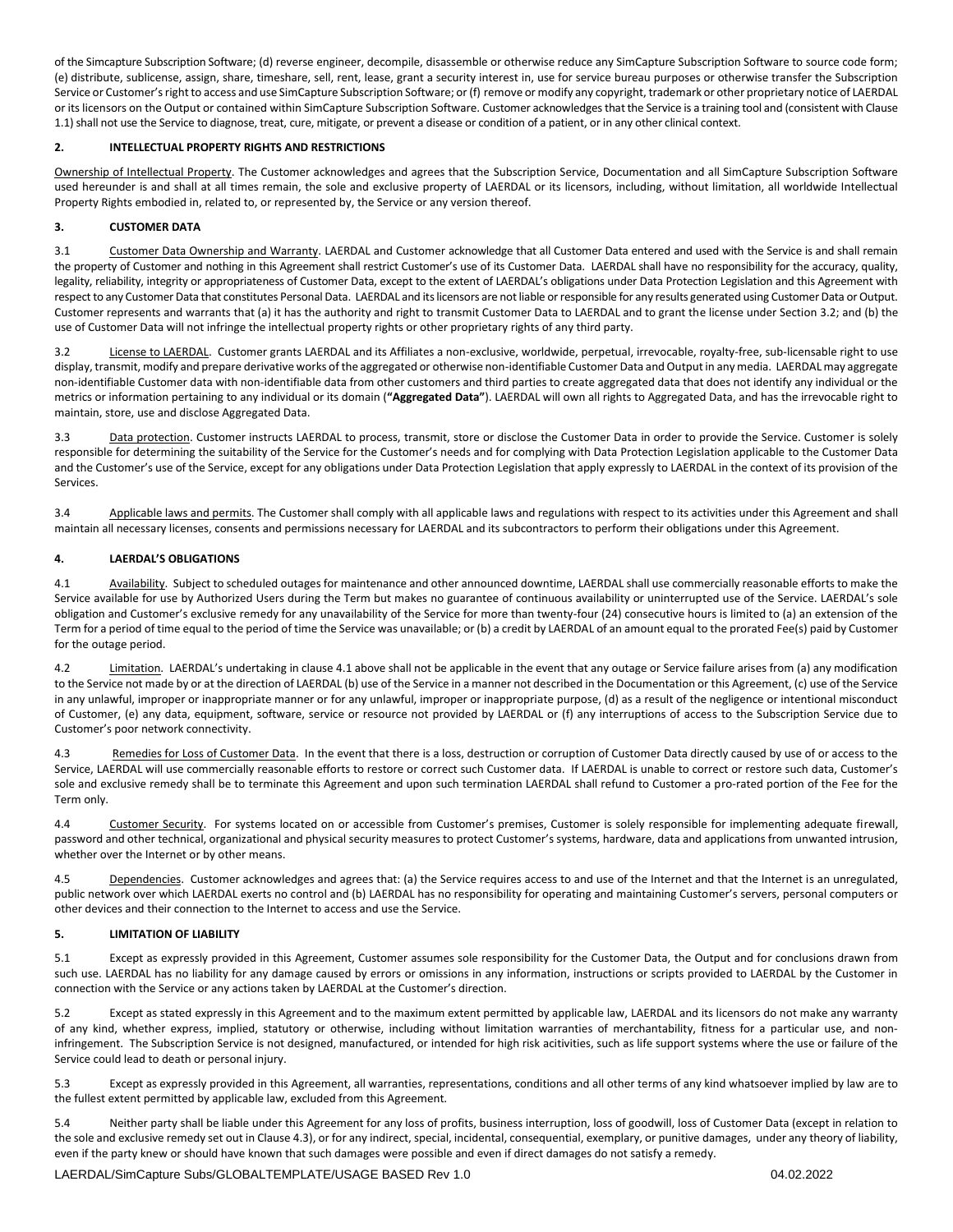5.5 LAERDAL and its licensors' total aggregate liability in contract, tort, misrepresentation, restitution or otherwise arising in connection with the performance of this Agreement shall be limited to the amount of the Fees for the Service actually paid by the Customer during the twelve (12) months immediately preceding the date on which the event giving rise to such liability occurred.

## **6. TERM AND TERMINATION**

6.1 Term. Unless terminated earlier pursuant to Clause 6.2, this Agreement shall remain in effect from the Start Date until the end of the Term.

6.2 Termination for breach. Either party may terminate this Agreement with immediate effect upon giving written notice if the other party commits a material breach of this Agreement which is not cured within thirty (30) days after written notice thereof is given by the non-defaulting party.

6.3 Effect of Termination. Upon any termination of this Agreement: (a) Customer shall, and shall cause all Authorized Users to, immediately cease using the Service; (b) LAERDAL may immediately deactivate Customer's account; (c) all outstanding payments to LAERDAL shall promptly be paid in full; and (d) following the expiration of ninety (90) days after the termination date, LAERDAL may destroy Customer's account and all related data, provided that upon Customer's written request to LAERDAL received by LAERDAL no later than thirty (30) days from the effective date of such termination, LAERDAL shall permit Customer temporary access to the Service for a period not to exceed five (5) days and for the sole purpose of permitting Customer to retrieve any Customer Data accessible through the Service.

6.4 Survival. The parties' rights and obligations under Clauses 1, 2, 3, 5, and 6 as well as any obligations to make payments of fees and other amounts accrued prior to Termination, shall survive any Termination of this Agreement.

## **7. GENERAL PROVISIONS**

7.1 Force Majeure. Except for the obligation to make payments, neither Party will be liable for any failure or delay in its performance under this Agreement due to any cause beyond its reasonable control, including acts of war, acts of God, earthquake, flood, pandemic, embargo, riot, sabotage, labor shortage or dispute, governmental act or failure of the Internet, provided that the delayed Party: (a) gives the other Party prompt notice of such cause, and (b) uses its reasonable commercial efforts to promptly correct such failure or delay in performance. If LAERDAL is unable to provide the Service for a period of thirty (30) consecutive days as a result of a continuing force majeure event, Customer may cancel the affected Service(s) and clause 6.3 shall apply.

7.2 Assignment. LAERDAL may transfer its rights and obligations under the Agreement to another organization. Customer may only transfer its rights or obligations to another person or organization with LAERDAL's prior written consent.

7.3 Amendments; Waivers. This Agreement may be amended or modified only in writing signed by both Parties. Any waiver by a Party of any breach of any provision of this Agreement by the other Party must be in writing to be effective and shall not constitute a waiver of any subsequent breach of the same or any other provision.

7.4 Complete Agreement. The Parties agree that this Agreement constitutes the entire agreement between the parties and supersedes all prior agreements, understandings and communications, oral or written, between the Parties regarding the subject matter of this Agreement. Except as otherwise provided herein, additional or conflicting terms contained in any standardized form or correspondence of or from Customer are expressly unenforceable under this Agreement unless such terms and conditions are contained in an amendment to this Agreement duly executed by both Parties.

7.5 Notices. LAERDAL may update these LAERDAL Service Terms Licence at any time on notice to Customer in accordance with this Clause 7. Customer's continued use of the SimCapture Subscription Software and Documentation following the deemed receipt and service of the notice under this Clause 7.5 shall constitute Customer's acceptance to the LAERDAL Service Terms, as varied. If Customer does not wish to accept the LAERDAL Service Terms (as varied) Customer must immediately stop using and accessing the SimCapture Subscription Software and Documentation on the deemed receipt and service of the notice.

7.5.1 LAERDAL will contact Customer by email or by pre-paid post to the address provided in accordance with the applicable QUOTE Form or other order form.

#### 7.5.2 Any notice:

(a) given by LAERDAL to Customer will be deemed received and properly served 24 hours after it is first posted on the Web Site, 24 hours after an email is sent, or three days after the date of posting of any letter; and

(b) given by Customer to LAERDAL will be deemed received and properly served 24 hours after an email is sent, or three days after the date of posting of any letter.

7.5.3 In proving the service of any notice, it will be sufficient to prove, in the case of posting on the Web Site, that the Web Site was generally accessible to the public for a period of 24 hours after the first posting of the notice; in the case of a letter, that such letter was properly addressed, stamped and placed in the post to the address of the recipient given for these purposes; and, in the case of an email, that such email was sent to the email address of the recipient given for these purposes.

7.6 Compliance with Laws. (a) Neither party shall export, directly or indirectly, any technical data acquired from the other party under this agreement (or any products, including software, incorporating any such data) in breach of any applicable laws or regulations (Export Control Laws), including United States export laws and regulations, to any country for which the government or any agency thereof at the time of export requires an export licence or other governmental approval without first obtaining such licence or approval. (b) Each party undertakes: (i) contractually to oblige any third party to whom it discloses or transfers any such data or products to make an undertaking to it in similar terms to the one set out in Clause 10.8 (a); and (ii) if requested, to provide the other party with any reasonable assistance, at the reasonable cost of the other party, to enable it to perform any activity required by any competent government or agency in any relevant jurisdiction for the purpose of compliance with any Export Control Laws.

### **END OF DOCUMENT**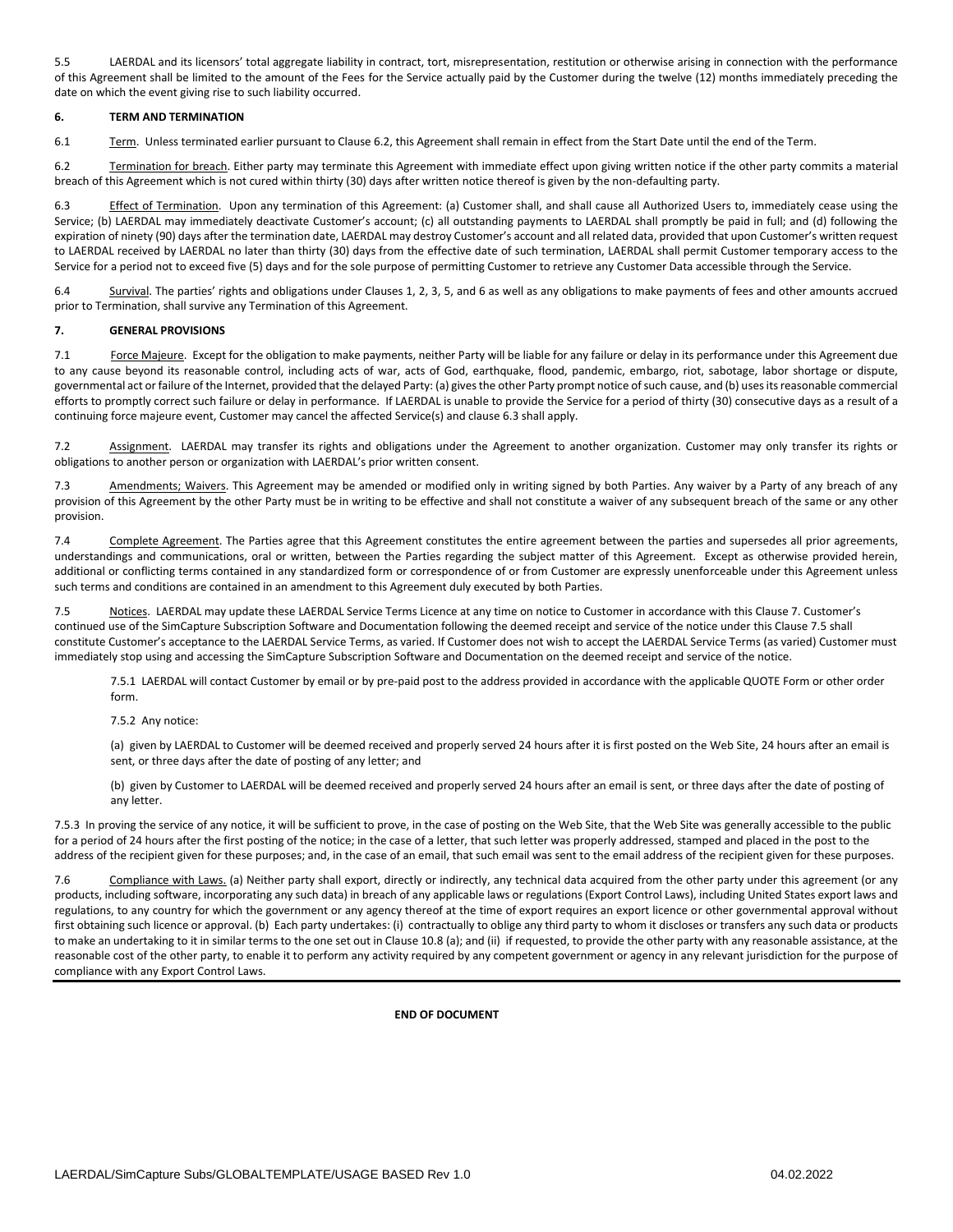## **Schedule Data Processing Agreement**

### **(only applicable where this is included in the relevant Quote Form for European Economic Area Customers)**

- A) This Schedule forms part of the Agreement and comes into effect on the commencement of any Processing of Personal Data by LAERDAL on behalf of the Customer that is subject to Data Protection Legislation, as set out in Clause 4 of the LAERDAL Service Terms.
- B) The Customer intends to commission LAERDAL to Process Personal Data as further specified herein on behalf and in accordance with the instructions of the Customer for the purposes set out in the Agreement.
- C) In order to ensure compliance by the Customer and LAERDAL with Data Protection Legislation, Customer and LAERDAL hereby agree as follows:

#### **1. Definitions**

In addition to the definitions elsewhere in the Agreement the following additional definitions will also apply.

"Customer Personal Data" means any Personal Data comprised in the Customer Data.

"Legal Process" means any criminal, civil, or administrative subpoena, mandatory request, warrant or court order issued by a Public Body.

"Public Body" **"** means any local, regional, state, national or federal law enforcement authority, regulator, government department, agency or court in any country or territory outside of the European Economic Area.

"Restricted Transfer" means a transfer of Customer Personal Data in circumstances where such transfer would be prohibited by the Data Protection Legislation in the absence of the Standard Contractual Clauses.

Standard Contractual Clauses" means the standard contractual clauses for the transfer of Personal Data to Processors established in third countries which do not ensure an adequate level of protection as set out in Commission Implementing Decision (EU) 2021/914, and as updated, amended, replaced or superseded from time to time by the European Commission.

The terms "Process", "Personal Data", "Controller", "Processor", "Personal Data Breach" "Data Subject" and "Supervisory Authority" shall have the meanings given to them (or to their equivalent terms) in the Data Protection Legislation.

### **2. Subject matter**

The Customer and LAERDAL agree that for the purpose of the Data Protection Legislation LAERDAL is a Processor and, to the extent that it is regulated by the Data Protection Legislation, the Customer is the Controller in respect of the Customer Personal Data. LAERDAL shall Process only the types of Customer Personal Data relating to the categories of Data Subjects and in the manner required to deliver the Services or as otherwise agreed in writing between the parties.

#### **3. Instructions of the Controller**

LAERDAL shall Process the Customer Personal Data provided by the Customer solely in accordance with the Customer's instructions, including as set out in this Agreement, except where LAERDAL is required to otherwise Process the Customer Personal Data to comply with applicable laws (in which case LAERDAL shall, where permitted by applicable laws, inform the Customer of those requirements prior to Processing). If LAERDAL is of the opinion that an instruction infringes Data Protection Legislation, it shall immediately notify the Customer.

### **4. Description of Customer Personal Data Processing**

The subject matter and duration of the Processing of Customer Personal Data are set out in this Agreement. Other details about the Processing of Customer Personal Data are set out in Annex A to this Schedule, which is included for information purposes as a description of the Customer Personal Data Processed under this Agreement and does not create any obligations or rights for either party.

### **5. Additional obligations of LAERDAL**

LAERDAL shall:

- 5.1 take reasonable steps to ensure the reliability of any staff who may have access to the Customer Personal Data, and their treatment of the Customer Personal Data as confidential
- 5.2 be generally authorized to appoint any third party or Affiliate to process the Customer Personal Data ("sub-processor"), provided that:

5.2.1 the Customer shall have the opportunity to object to the appointment of the sub-processor, provided that the objection is exercised promptly and on reasonable grounds and within 10 working days of receiving notice of the new or changed sub-processor. The Customer has authorised the use of subprocessors listed in Annex C below.

5.2.2 In the event the Customer objects to a new sub-processor, the parties will use reasonable efforts to reach agreement with each other on the use of any new sub-processor. If the parties are unable to reach agreement within 30 days of the notice of the new or changed sub-processor, the Customer may terminate the Agreement and LAERDAL will refund to the Customer any prepaid Fee covering the remainder of the Term following the effective date of termination of the Agreement.

- 5.2.3 LAERDAL's contract with the sub-processor contains terms no less protective than those set out in this Schedule; and
- 5.2.2 LAERDAL shall remain liable to the Customer for the performance of the sub-processor.
- 5.3 promptly notify the Customer of any communication from a Data Subject regarding the processing of their Customer Personal Data, or any other communication (including from a supervisory authority) relating to either Party's obligations under the Data Protection Legislation in respect of the Customer Personal Data;
- 5.4 promptly notify the Customer of any Personal Data Breach, such notice to include all information reasonably required by the Customer to comply with its obligations under the Data Protection Legislation;
- 5.5 permit the Customer or an independent third party auditor mandated by the Customer, on at least five (5) working days' prior notice and no more than once per calendar year (except in relation to audits required by a supervisory authority under the Data Protection Legislation), to inspect and audit the facilities used by LAERDAL to process the Customer Personal Data, and all records maintained by the LAERDAL which relate directly to that processing, provided always that the Customer shall seek to minimize the disruption caused to LAERDAL and its facilities, and shall respect the confidentiality both of LAERDAL's trade secrets and the information of other LAERDAL customers;
- 5.6 provide any assistance reasonably requested by Customer in relation (i) any communication received under this Clause 5 well as any similar communication received by Customer directly; (ii) any Personal Data Breach, including by taking any appropriate technical and organizational measures agreed by the parties co-operating in good faith; and (iii) any data protection impact assessment that the Customer is required to complete under the Data Protection Legislation; and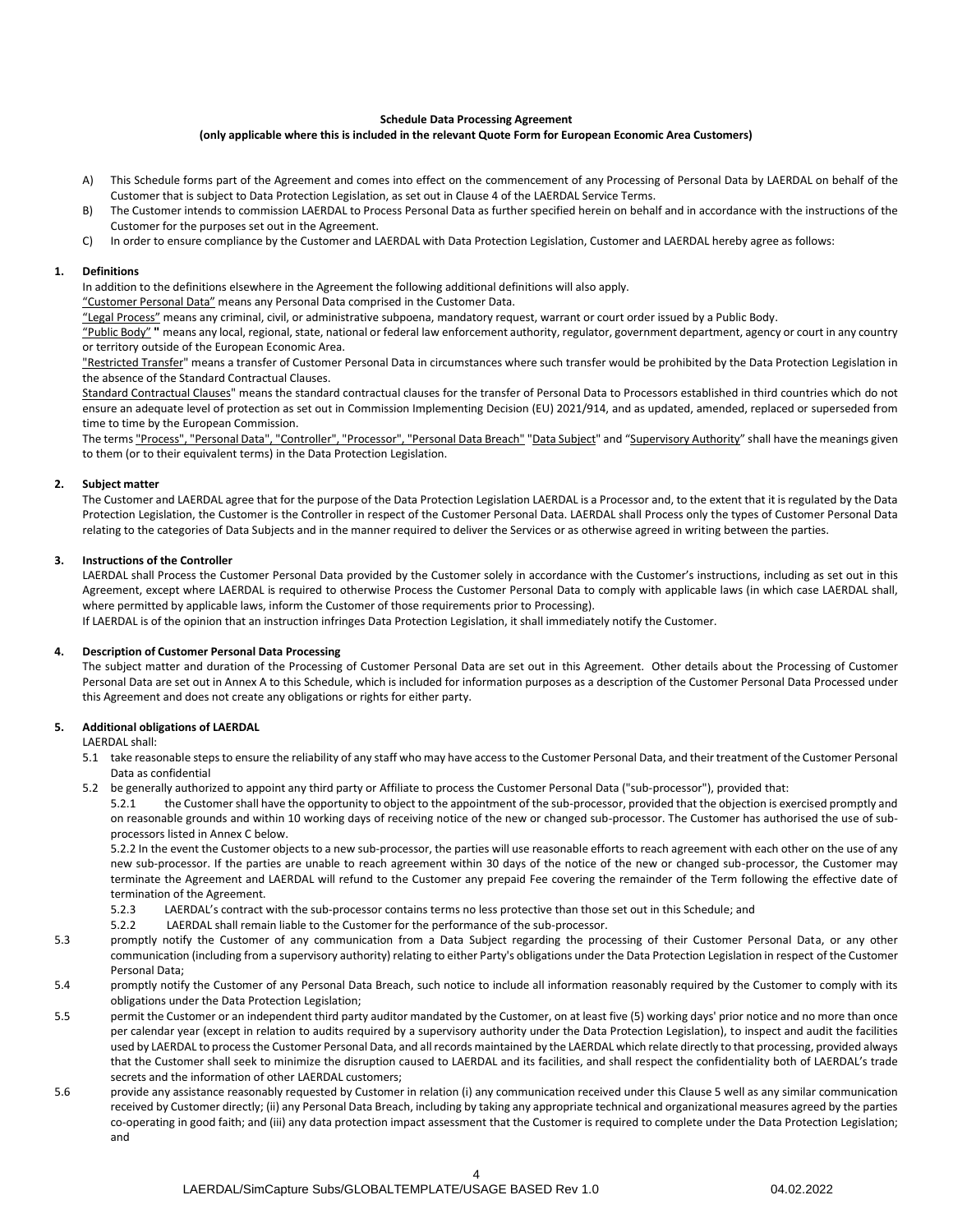5.7 cease processing the Customer Personal Data immediately upon the termination or expiry of this Agreement and at Customer's option (to be exercised within ninety (90) days) either return, or securely delete the Customer Personal Data.

## **6. Restricted Transfers of Customer Personal Data**

- 6.1 The parties acknowledge that there may also be Restricted Transfers of Customer Personal Data between LAERDAL and a sub-processor. In these circumstances, the Customer authorizes LAERDAL to enter into the Standard Contractual Clauses with the sub-processor.
- 6.2 If, and to the extent that, the European Commission issues any amendment to, or replacement of the Standard Contractual Clauses, LAERDAL shall update the Standard Contractual Clauses then in force between it and any relevant sub-processor.
- 6.3 If, at any time, a Supervisory Authority or a court with competent jurisdiction over a party mandates that Restricted Transfers must be subject to specific additional safeguards, the parties shall work together in good faith to implement such safeguards.

### <span id="page-4-0"></span>7. **Legal Processes**

- 7.1 If LAERDAL (or any Affiliate of LAERDAL) receives a Legal Process requiring disclosure of Customer Personal Data to a Public Body, LAERDAL shall : (i) promptly notify Customer and provide a copy of the Legal Process unless legally prohibited from doing so; and (ii) give Customer conduct of the response to the Legal Process unless legally prohibited from doing so.
- 7.2 Where LAERDAL is prohibited under applicable laws from taking the steps described in section [7.1,](#page-4-0) it shall instead (i) take reasonable steps to assess the lawfulness of the Legal Process; and (ii) conduct any required disclosure to the extent reasonably possible in compliance with the Data Protection Legislation and in accordance with the terms of the Standard Contractual Clauses.
- 7.3 LAERDAL undertakes that neither it nor any Affiliate of LAERDAL has taken any steps to deliberately facilitate access to Customer Personal Data (including systems on which Customer Personal Data is Processed) by any Public Body, including (without limitation) by:
	- (a) 7.3.1 creating back-doors or similar programming that provide a mechanism for a Public Body to access Customer Personal Data

(b) 7.3.2 changing its business processes with the express intention of facilitating access to Customer Personal Data, other than to the extent required to do so by applicable laws.

**8. Security.** Without prejudice to the Customer's security obligations, including without limitation under Clause 5.5, LAERDAL shall, taking into account the state of the art, the costs of implementation and the nature, scope, context and purposes of processing as well as the risk of varying likelihood and severity for the rights and freedoms of natural persons, implement appropriate technical and organizational security measures to its processing of Customer Personal Data. Those technical and organizational security measures are as set out in Annex B to this Schedule, and the Customer agrees that such measures are appropriate for compliance with the Data Protection Legislation in the context of the Customer's use of the Services.

### **9. Miscellaneous.**

The provisions of the Agreement shall apply mutatis mutandis in all other respects.